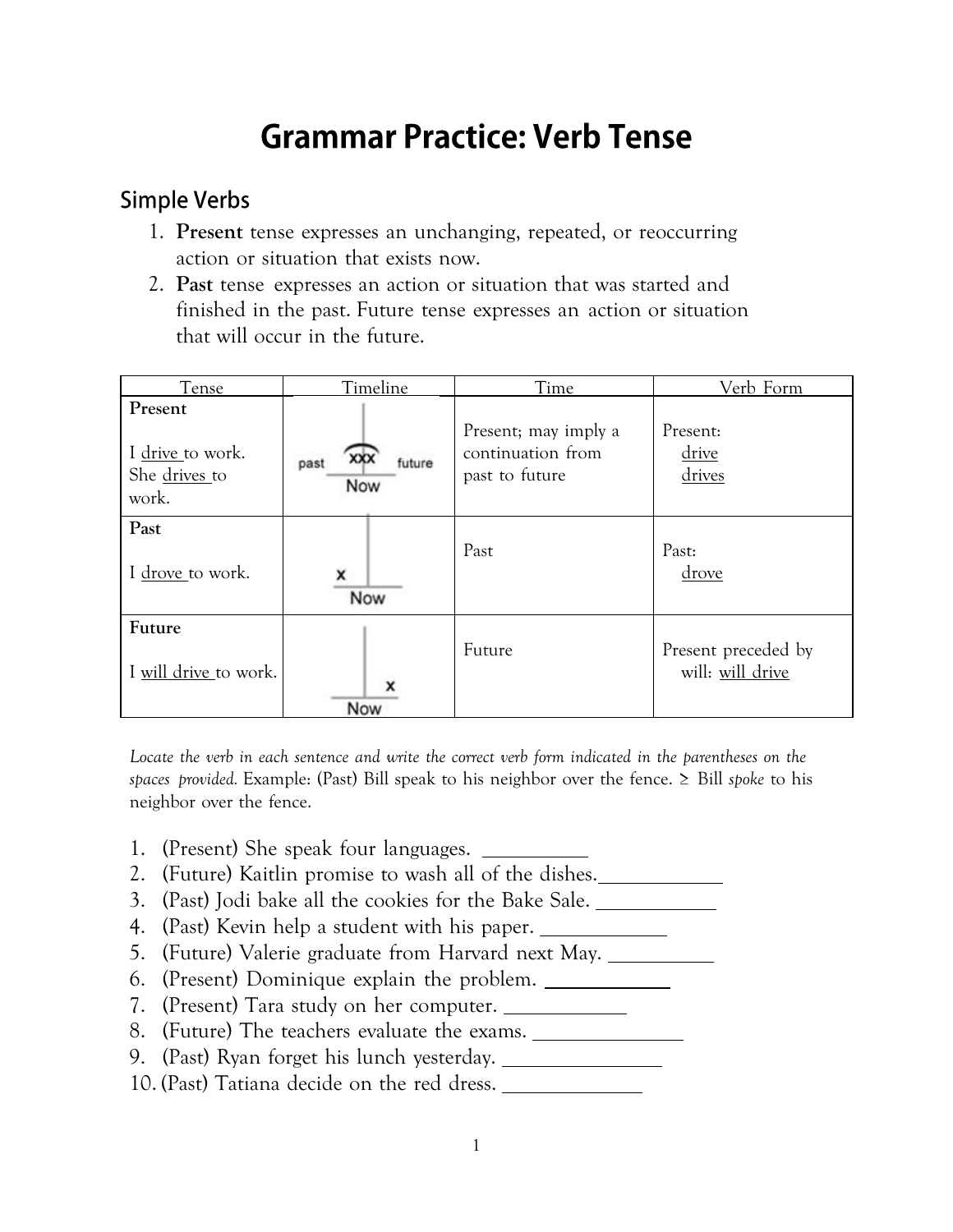# **Perfect Verbs**

- 1. **Present perfect** tense describes an action that happened at an indefinite time in the past, or that began in the past and continues in the present.
- 2. **Past perfect** tense describes an action that took place in the past before another past action. Future perfect tense describes an action that will occur in the future before some other action.

| Tense                                                                                         | Timeline                     | Time                                                            | Verb Form                                                             |
|-----------------------------------------------------------------------------------------------|------------------------------|-----------------------------------------------------------------|-----------------------------------------------------------------------|
| Present Perfect                                                                               |                              |                                                                 |                                                                       |
| I <u>have driven t</u> o<br>work.                                                             | XXX<br>future<br>past<br>Now | Completed recently<br>in past; may continue<br>into the present | Past Participle preceded<br>by <u>have</u> or has:<br>have driven     |
| Past Perfect                                                                                  |                              |                                                                 |                                                                       |
| I had driven to work<br>before I moved to<br>the city (event).                                | xо<br>Now                    | Prior to a specific time.<br>in the past                        | Past Participle preceded<br>by <u>had</u> :<br>had driven             |
| Future Perfect<br>I will have driven to<br>work hundreds of<br>times by Christmas<br>(event). | xо<br>Now                    | At a time prior to<br>a specific time in<br>the future          | Past Participle preceded<br>by <u>will have</u> :<br>will have driven |

Locate the verb in each sentence and write the correct verb form indicated in the parentheses on the *spaces provided.*

Example: (Future Perfect) I have three doctor appointments by August. I *will have had* three doctor appointments by August.

- 1. (Present Perfect) I shop since the store opened today.
- 2. (Future Perfect) Michael finish his homework by 2 o'clock.
- 3. (Present Perfect) Joan take her dog to the vet three times this week.
- 4. (Future Perfect) Josh take six tests by the end of the semester.
- 5. (Past Perfect) Landon has three cups of coffee by the end of the dance.
- 6. (Present Perfect) Professor Brock tell her students many times that homework is important.
- 7. (Present Perfect) They walk three hours in search of the perfect restaurant.
- 8. (Future Perfect) She jog three miles by 7pm.
- 9. (Past Perfect) He buy tickets to the opera for his girlfriend.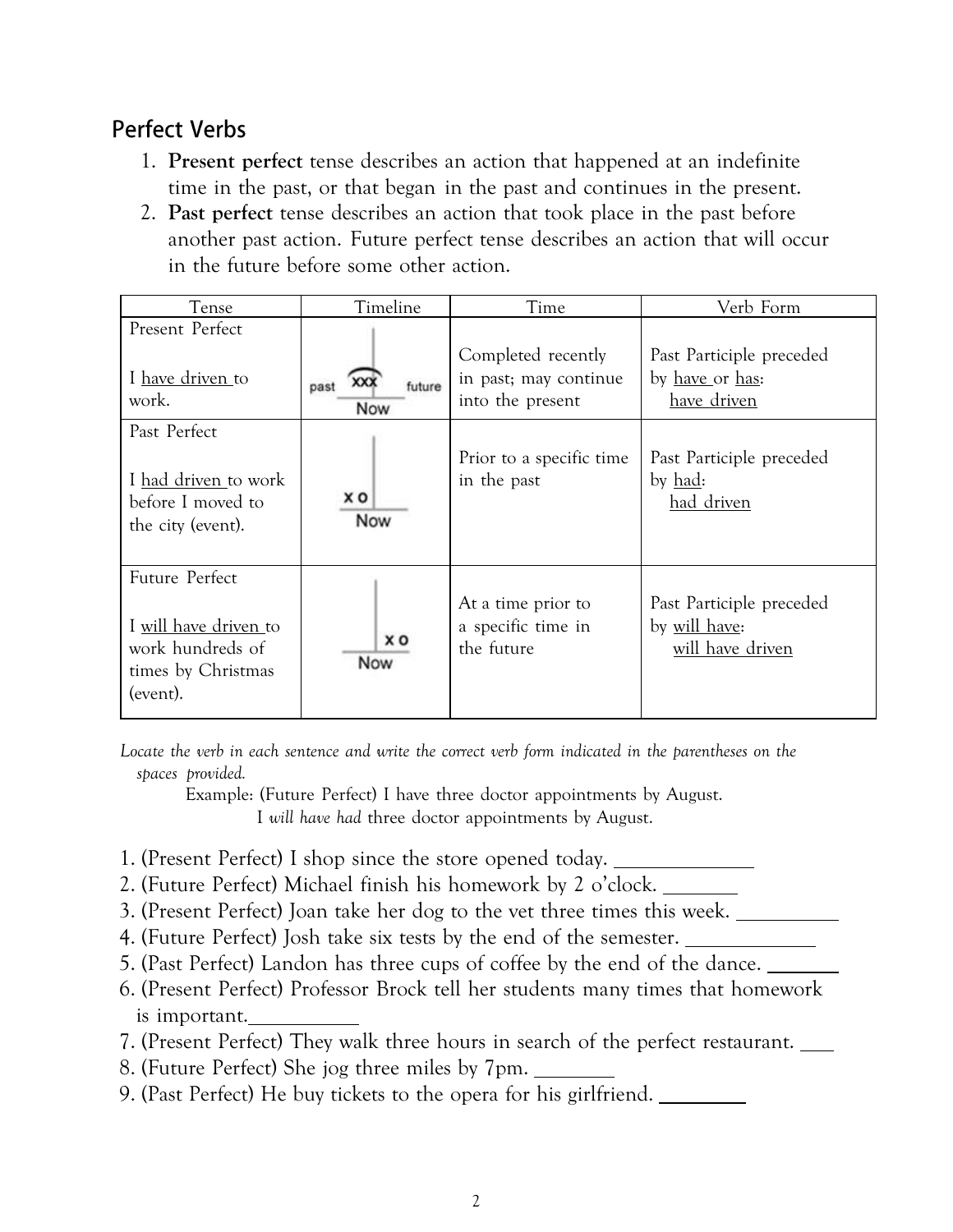# **Progressive Verbs**

- 1. **Present progressive** tense describes an ongoing action that is happening at the same time the statement is written.
- 2 . **Past progressive** tense describes a past action which was happening when another action occurred.
- 3. **Future progressive** tense describes an ongoing or continuous action that will take place in the future.

| Tense                                               | Timeline              | Time                         | Verb Form                                                                 |
|-----------------------------------------------------|-----------------------|------------------------------|---------------------------------------------------------------------------|
| Present Progressive<br>I am driving to<br>work.     | future<br>past<br>Now | In progress now              | Progressive (-ing<br>ending) preceded by<br>is, am, or are:<br>am driving |
| Past Progressive<br>I was driving to work.          | xxx<br>Now            | In progress in the<br>past   | Progressive (-ing<br>ending) preceded by<br>was or were:<br>was driving   |
| Future Progressive<br>I will be driving to<br>work. | XX)<br>Now            | In progress in the<br>future | Progressive (-ing<br>ending) preceded by<br>will be:<br>will be driving   |

*Locate the verb in each sentence and write the correct verb form indicated in the parentheses on the spaces provided.*

Example: (Future Progressive) I go to the beach this weekend.

I *will be going* to the beach this weekend.

- 1. (Future Progressive) Kate write her thesis all year.
- 2. (Past Perfect) Glenda eat an apple yesterday.
- 3. (Present Perfect) David use his computer for homework.
- 4. (Past Perfect) The groups of students listen to music.
- 5. (Present Perfect) All of the girl scouts dance to the music.
- 6. (Present Perfect) Aisha choose her classes for next semester.
- 7. (Future Perfect) We go to Disney Land this year.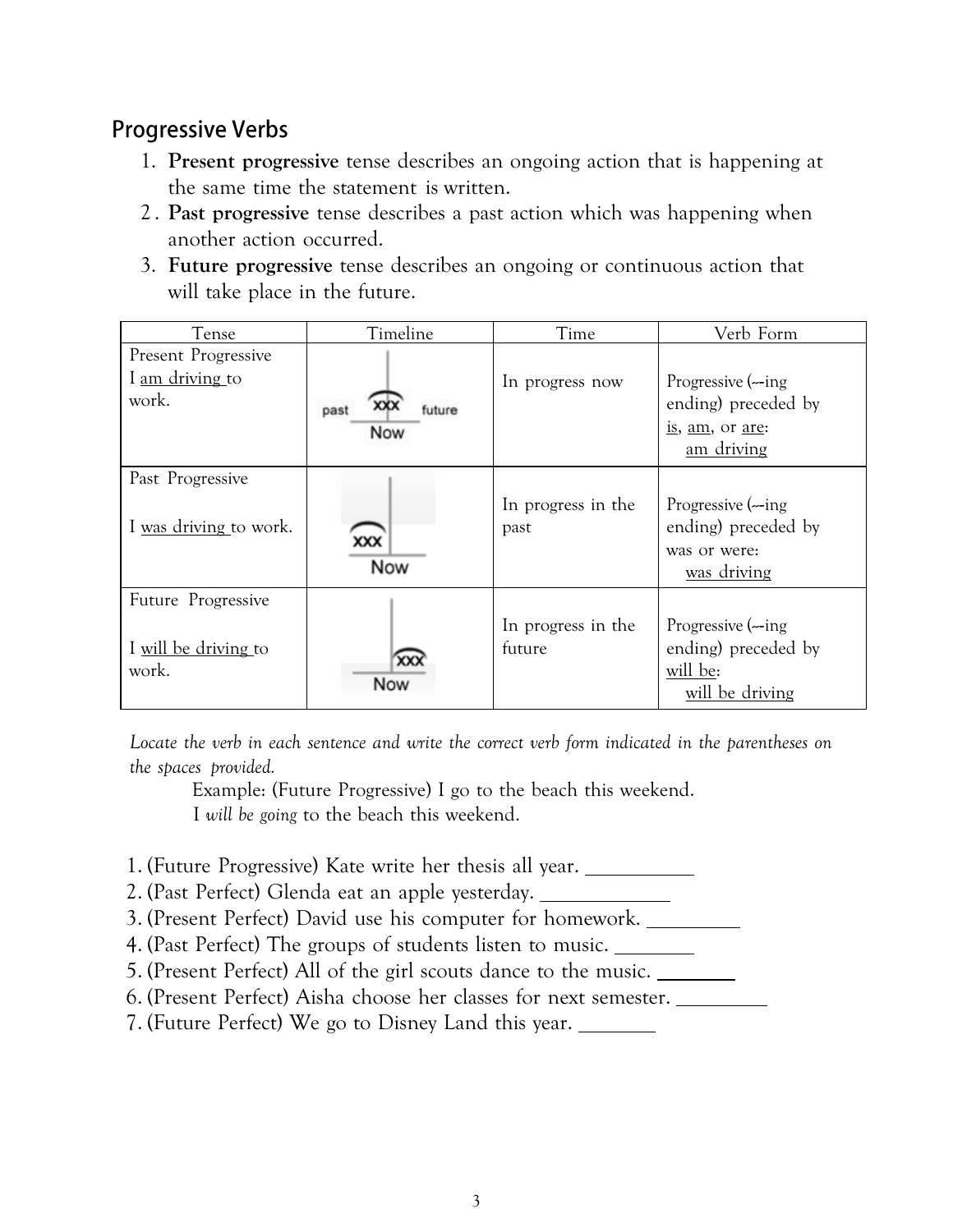## **Perfect Progressive**

- 1. **Present perfect progressive** tense describes an action that began in the past, continues in the present, and may continue into the future.
- 2. **Past perfect progressive** tense describes a past, ongoing action that was completed before some other past action.
- 3. **Future perfect progressive** tense describes a future, ongoing action that will occur before some specified future time.

| Tense                                                                                                           | Timeline                            | Time                                                  | Verb                                                                                               |
|-----------------------------------------------------------------------------------------------------------------|-------------------------------------|-------------------------------------------------------|----------------------------------------------------------------------------------------------------|
| Present Perfect<br>Progressive<br>I have been driving to<br>work.                                               | XX)<br>future<br>past<br><b>Now</b> | In progress, up to now                                | Progressive (-ing)<br>ending) preceded by<br>have been or has<br>been:<br><u>have been driving</u> |
| Past Perfect Progressive<br>I had been driving when<br>I began carpooling<br>(event).                           | Now                                 | In progress, before<br>another event in<br>the past   | Progressive (-ing)<br>ending) preceded by<br>had:<br>I had been driving                            |
| Future Perfect<br>Progressive<br>By August $1st$ (event), I<br>will have been driving<br>to work for six years. | XX)<br>Now                          | In progress, before<br>another event in<br>the future | Progressive (-ing)<br>ending) preceded by<br>will have been:<br>will have been<br>driving          |

*Locate the verb in each sentence and write the correct verb form indicated in the parentheses on the spaces provided.*

Example: (Past Perfect Progressive) She sing to the baby for two hours by the time I got home.

She had been singing to the baby for two hours by the time I got home.

- 1. (Present Perfect Progressive) Darren live in this apartment for 10 years.
- 2. (Future Perfect Progressive) The party go for ages by the time we arrive.
- 3. (Past Perfect Progressive) Christina and Jacob live on this property since 1992.
- 4. (Present Perfect Progressive) They sleep since this morning.